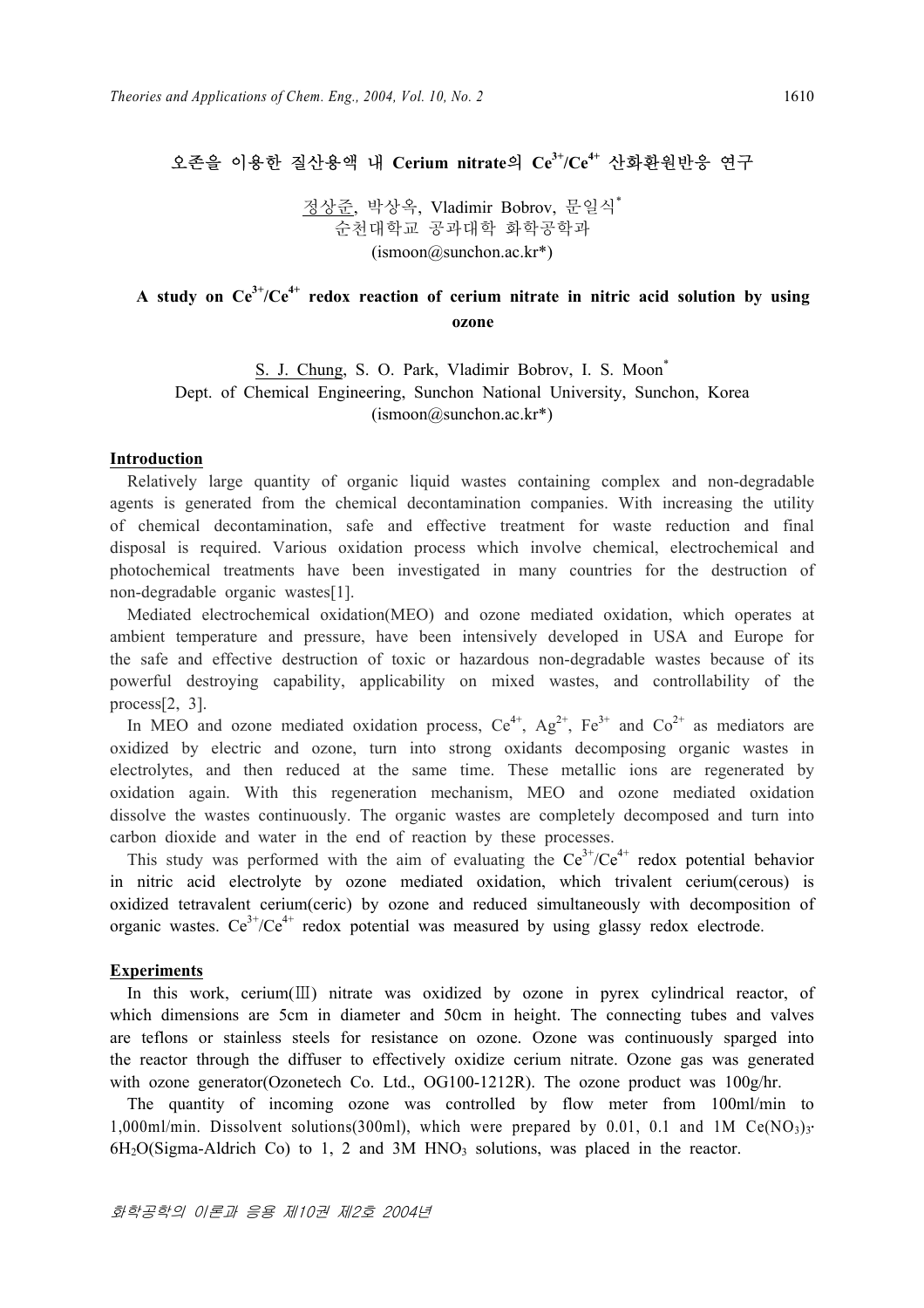The oxidation reactions of cerium(Ⅲ) nitrate were followed by measuring redox potential of  $Ce^{3+}/Ce^{4+}$  in the dissolvent solution taken out at appropriate time intervals. The  $Ce^{3+}/Ce^{4+}$ redox potentials were measured pH/ISE meter(Orion Co. Ltd., Model 720A) using Ag/AgCl reference electrode and glassy redox electrode under different reaction conditions, quantity of ozone, concentration of cerium nitrate and nitric acid.

### **Results**

Fig. 1 presents calibration curves of  $Ce^{3+}/Ce^{4+}$  redox potential, measured at 25℃, 3M HNO<sub>3</sub> in three mixed solution containing different ratios of ceric and cerous. The  $Ce^{3+}/Ce^{4+}$ redox potentials were calculated using Nernst equation. In calibration curves, values of  $\mathrm{RT}/\mathrm{nF}$ (mV) and  $\mathrm{E^0}$ (mV) are presented in Table 1.



Fig. 1. Redox potential of solutions containing different ratios of ceric and cerous(25℃, 3M HNO3).



Fig. 2. Effect of flow rates of ozone on redox potential at  $25^{\circ}$ C, 1M Ce(NO<sub>3</sub>)<sub>3</sub> - 3M HNO<sub>3</sub>.

90 80 Conversion of Ce<sup>3+</sup>(%) Conversion of Ce<sup>3+</sup>(%) 70 60 50 40 30 20 100ml/min ozone 500ml/min ozone 10

Fig. 3. The oxidation efficiency of different flow rates of ozone.

0 50 100 150 200 250 300 350 Time(min)

1000ml/min ozone

 $\overline{0}$ 

100

Table 1. Standard potential of the  $Ce^{3+}/Ce^{4+}$ couple and RT/nF at different concentration.

| Cerium nitrate<br>Concentration | $E^{O}(mV)$ | RT/nF(mV) |
|---------------------------------|-------------|-----------|
| 0.01                            | 1274.9      | 88.36     |
| 0.1                             | 1325.3      | 103.55    |
|                                 | 1359.7      | 107.32    |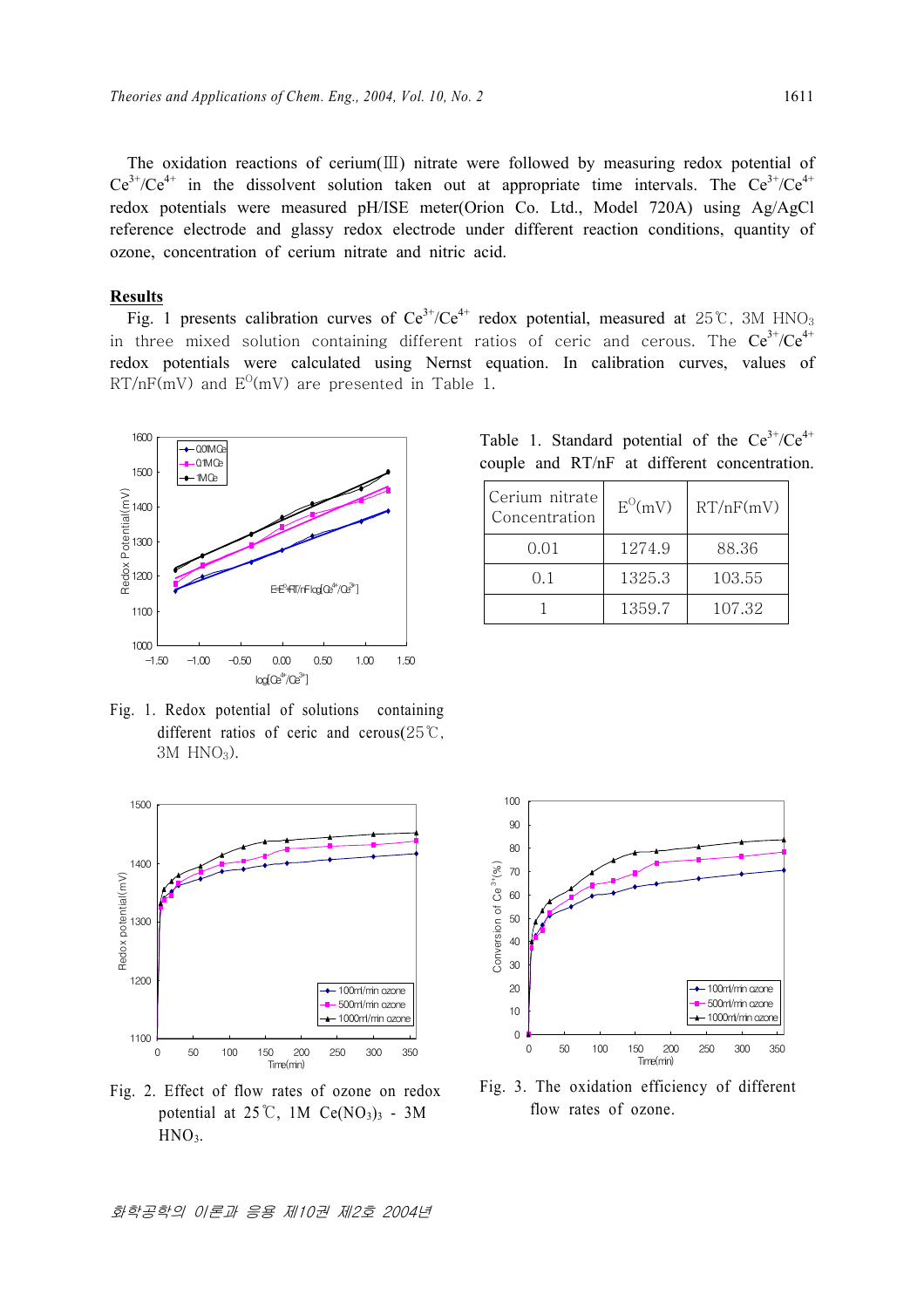Dependencies of the redox potentials on quantity of ozone and change of ceric ratio in solution are displayed in Fig. 2 and Fig. 3. The color of solutions was changed to yellowich with increasing reaction time. A shift to high values of potential with increasing injection quantity of ozoen was observed that trivalent cerous is rapidly oxidized to tetravalent ceric with increasing injection quantity of ozone.

When injection quantity of ozone was maintained constantly, dependence of the redox potentials on concentration of cerium nitrate is displayed in fig. 4. Under reaction condition with 100ml/min ozone and  $3M$  HNO<sub>3</sub>, redox potentials were increased was observed with increasing concentration of cerium nitrate. Conversions of around 70% to tetravalent ceric were obtained in all of three solution(Fig. 5).



Fig. 4. Effect of concentrations of cerium nitrate on redox potential at  $25^{\circ}$ C, 3M HNO<sub>3</sub>.and 100ml/min ozone.



Fig. 6. Effect of concentrations of nitric acid on redox potential at  $25^{\circ}$ C, 3M HNO<sub>3</sub>.and 100ml/min ozone.



Fig. 5. The oxidation efficiency of different concentrations of cerium nitrate.



Fig. 7. The oxidation efficiency of different concentrations of nitric acid.

화학공학의 이론과 응용 제10권 제2호 2004년